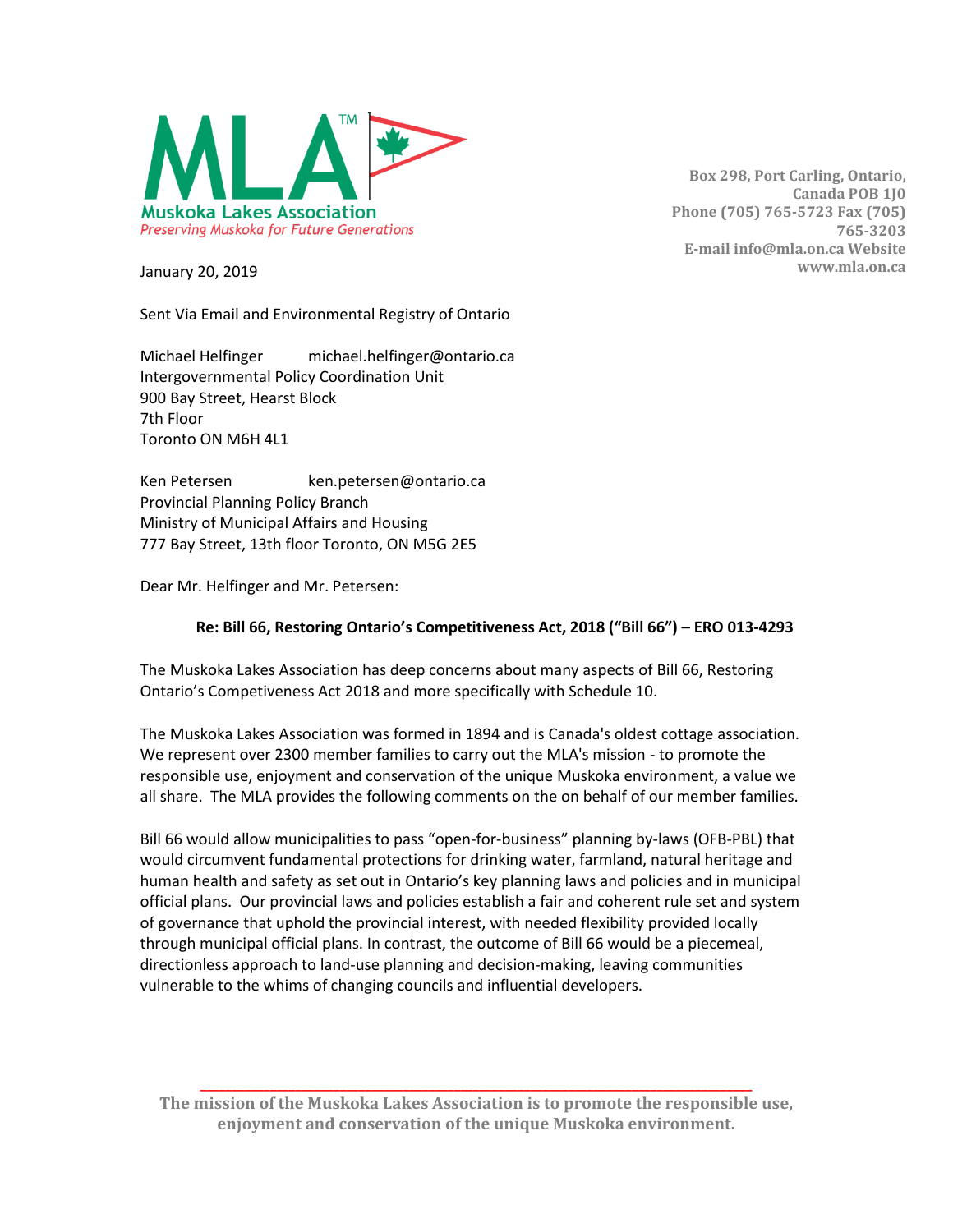In Muskoka, the environment IS the economy since millions of people come to Muskoka and invest here because of its clean lakes, rivers, forests and natural character. To emphasize the obvious, 90% of the District's tax base is dependent on preserving Muskoka's delicate environment. Last summer your government acknowledged just that by announcing it was making \$5 million investment to ensure the protection of the Muskoka watershed. Schedule 10 is inconsistent with this action.

The MLA has worked with our local municipalities to ensure environmental protections for our recreational lake system are built into their official plans to protect them now and into the future. And yes we have held our local politicians to account when they have elected to favour economy over environment.

Public input on development proposals has been a key means of informing our governing councillors and planners about the impact of development proposals. We have witnessed this first-hand on numerous occasions where public input has informed Council in a manner that led them to make a different decision than initially recommended by their planning staff.

The vulnerability of Muskoka is heightened by the fact that "open-for-business" zoning by-laws could be passed without any prior public notice or meetings and could not be appealed to the Local Planning Appeal Tribunal. In other words, by-laws passed behind closed doors would trump laws, policies and municipal official plans developed through extensive and open public consultation. Compounding the problem, communities would have no recourse to influence or challenge them.

This bill purports to *" Introduce a new economic development tool and remove planning barriers to expedite major business investments and speed up approvals by about two years"* and thus create jobs, yet nowhere in the act is there a purpose described nor criteria to assess the use of such a by-law ["A municipality may pass an open-for-business planning by-law only if it has received approval to do so in writing by the Minister and *if criteria as may be prescribed are satisfied*." Bill 66].

By any objective standard, the provincial laws, policies or plans excluded by Schedule 10 are neither "red tape" nor "burdensome regulations." To the contrary, the legislative framework being ousted by Schedule 10 was carefully developed by the province under various governments with considerable input from Ontarians, non-government organizations and other stakeholders in order to safeguard public and private interests throughout Ontario. Safe drinking water, protection from natural hazards and preservation of the green infrastructure of our province is not "red tape". While short-term gains may be realized, long term costs may result for future generations to bear.

So it is time for a grown up conversation about what is working and what is not in the quest to bring employment, if that is the objective, to Ontario. What are the barriers and how can they be streamlined without abrogating laws and planning policies, impacting the environment and eliminating public rights in the process? What kind of employment are we streamlining for? Retail plazas or good long term jobs?

**\_\_\_\_\_\_\_\_\_\_\_\_\_\_\_\_\_\_\_\_\_\_\_\_\_\_\_\_\_\_\_\_\_\_\_\_\_\_\_\_\_\_\_\_\_\_\_\_\_\_\_\_\_\_\_\_\_\_\_\_\_\_\_\_\_\_\_\_\_\_\_\_\_\_\_\_\_\_\_\_\_\_\_\_\_\_\_\_\_\_\_\_ The mission of the Muskoka Lakes Association is to promote the responsible use, enjoyment and conservation of the unique Muskoka environment.**